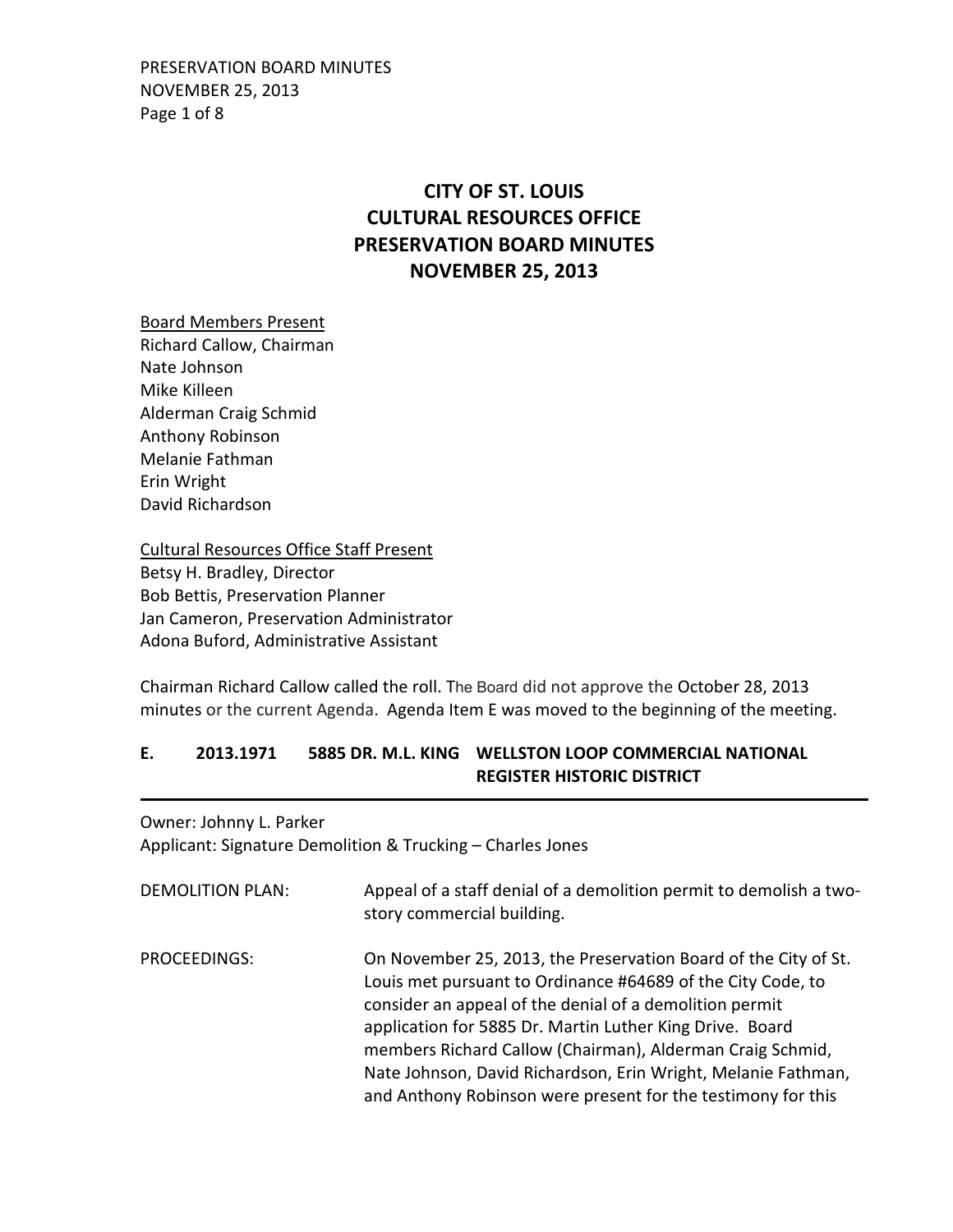### PRESERVATION BOARD MINUTES NOVEMBER 25, 2013 Page 2 of 8

agenda item.

|                          | Cultural Resources Office Director Betsy H. Bradley submitted City<br>Ordinances #64689, as amended by Ordinance #64925, #64832<br>and #69164 and reviewed the criteria for demolition of a property<br>located in a Preservation Review District and the Wellston Loop<br>Commercial National Register District. She testified that the<br>Landmarks Association expressed opposition to the overturning of<br>the denial of the demolition permit.<br>Alderman Jeffrey Boyd, of the 22 <sup>nd</sup> Ward, described how he<br>supported the revitalization of the Wellston Loop area of Dr.<br>Martin Luther King Drive through the purchase and rehabilitation<br>of 5879 Dr. Martin Luther King Drive, the Historic District<br>nomination, and the support of other rehabilitation projects. He<br>urged the Preservation Board to uphold the denial as the<br>property owner has the options to ask for insurance money to<br>repair the damage and sell the property. He stated that the<br>building was fixable. Johnny Parker, the property owner, testified<br>that he wished to demolish the building and follow through with<br>his arrangement with Charles Jones of Signature Demolition &<br>Trucking. |
|--------------------------|------------------------------------------------------------------------------------------------------------------------------------------------------------------------------------------------------------------------------------------------------------------------------------------------------------------------------------------------------------------------------------------------------------------------------------------------------------------------------------------------------------------------------------------------------------------------------------------------------------------------------------------------------------------------------------------------------------------------------------------------------------------------------------------------------------------------------------------------------------------------------------------------------------------------------------------------------------------------------------------------------------------------------------------------------------------------------------------------------------------------------------------------------------------------------------------------------------------------|
|                          | Charles Jones affirmed that at the time of the demolition of the<br>adjacent property, some brick hit the bottom of the west wall of<br>5885 and caused the brick above to drop, creating the hole. He<br>stated that, although he has insurance and a claim could cover<br>the repair of the hole, the overall condition of the building would<br>not be stabilized. He also stated that he entered into a contract<br>with Mr. Parker soon after the accident to demolish the building<br>in exchange for the salvaged brick.                                                                                                                                                                                                                                                                                                                                                                                                                                                                                                                                                                                                                                                                                        |
| <b>FINDINGS OF FACTS</b> | The Preservation Board found that:<br>5885 Dr. Martin Luther King, is a contributing building in a<br>National Register Historic District and therefore a Merit<br>building, and is located in a Preservation Review District;                                                                                                                                                                                                                                                                                                                                                                                                                                                                                                                                                                                                                                                                                                                                                                                                                                                                                                                                                                                         |

- the building, though of a common building type, contributes to a largely intact block front in the historic district;
- the demolition of the adjacent building damaged the west wall of 5885, yet since Mr. Parker entered into an arrangement with Mr. Jones for demolition of the building, no insurance claim was filed to repair it;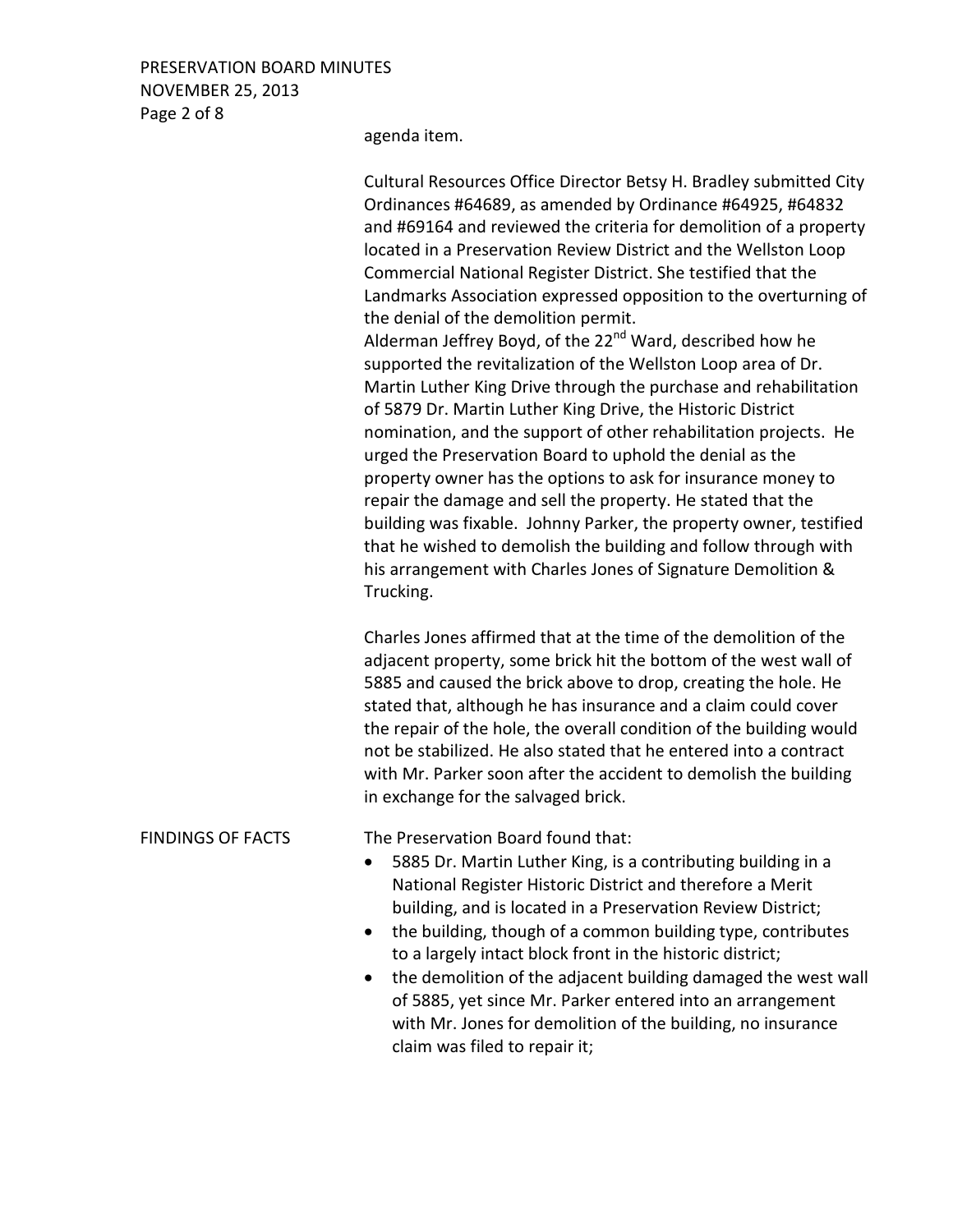PRESERVATION BOARD MINUTES NOVEMBER 25, 2013 Page 3 of 8

|                      | some of the nearby buildings on the block face are occupied<br>$\bullet$<br>and exhibit the range of uses that are possible in the buildings<br>in the Wellston Loop Commercial historic district;<br>the building can be stabilized and rehabilitated as the damage<br>$\bullet$<br>caused by the demolition accident, the repair of the roof and<br>tuck pointing of the walls, are repairable; the reconstruction<br>of collapsed interior floors is also a common rehabilitation<br>project;<br>the loss of the building would have a detrimental effect on the<br>$\bullet$<br>mostly intact long block in the heart of the Wellston Loop<br>Commercial historic district; and<br>the fact that no new construction is proposed at this time and<br>$\bullet$<br>other criteria were considered, as applicable, to this proposed<br>demolition. |
|----------------------|------------------------------------------------------------------------------------------------------------------------------------------------------------------------------------------------------------------------------------------------------------------------------------------------------------------------------------------------------------------------------------------------------------------------------------------------------------------------------------------------------------------------------------------------------------------------------------------------------------------------------------------------------------------------------------------------------------------------------------------------------------------------------------------------------------------------------------------------------|
| <b>BOARD ACTION:</b> | The Preservation Board upheld the Director's denial of the<br>application to demolish the building. Alderman Craig Schmid<br>made the motion, which Nate Johnson seconded. The motion<br>passed with five of the six Board Members voting for the motion;<br>Mr. Robinson abstained.                                                                                                                                                                                                                                                                                                                                                                                                                                                                                                                                                                 |

#### **LANDMARK DESIGNATION**

#### **A. 3141 LASALLE STREET WARD 6**

| <b>PROCEEDINGS:</b> | On November 25, 2013, the Preservation Board of the City of St.<br>Louis met, pursuant to Ordinance #64689 of the City Code, to<br>consider a proposed City Landmark Designation.                                                                |
|---------------------|--------------------------------------------------------------------------------------------------------------------------------------------------------------------------------------------------------------------------------------------------|
|                     | Board members, Richard Callow (Chairman), Alderman Craig<br>Schmid, Melanie Fathman, Nate Johnson, David Richardson, Erin<br>Wright, Anthony Robinson and Mike Killeen were present for the<br>testimony for this agenda item.                   |
|                     | Chairman Richard Callow moved to convene as a public hearing to<br>hear a presentation to designate the Compton Hill Missionary<br>Baptist Church as a Landmark. Nate Johnson seconded the<br>motion. The hearing was open.                      |
|                     | Ms. Betsy Bradley, Director of the Cultural Resources Office<br>presented a PowerPoint presentation and the petition, which<br>provided detailed information about the Church to the<br>Preservation Board. She asked that the Board approve the |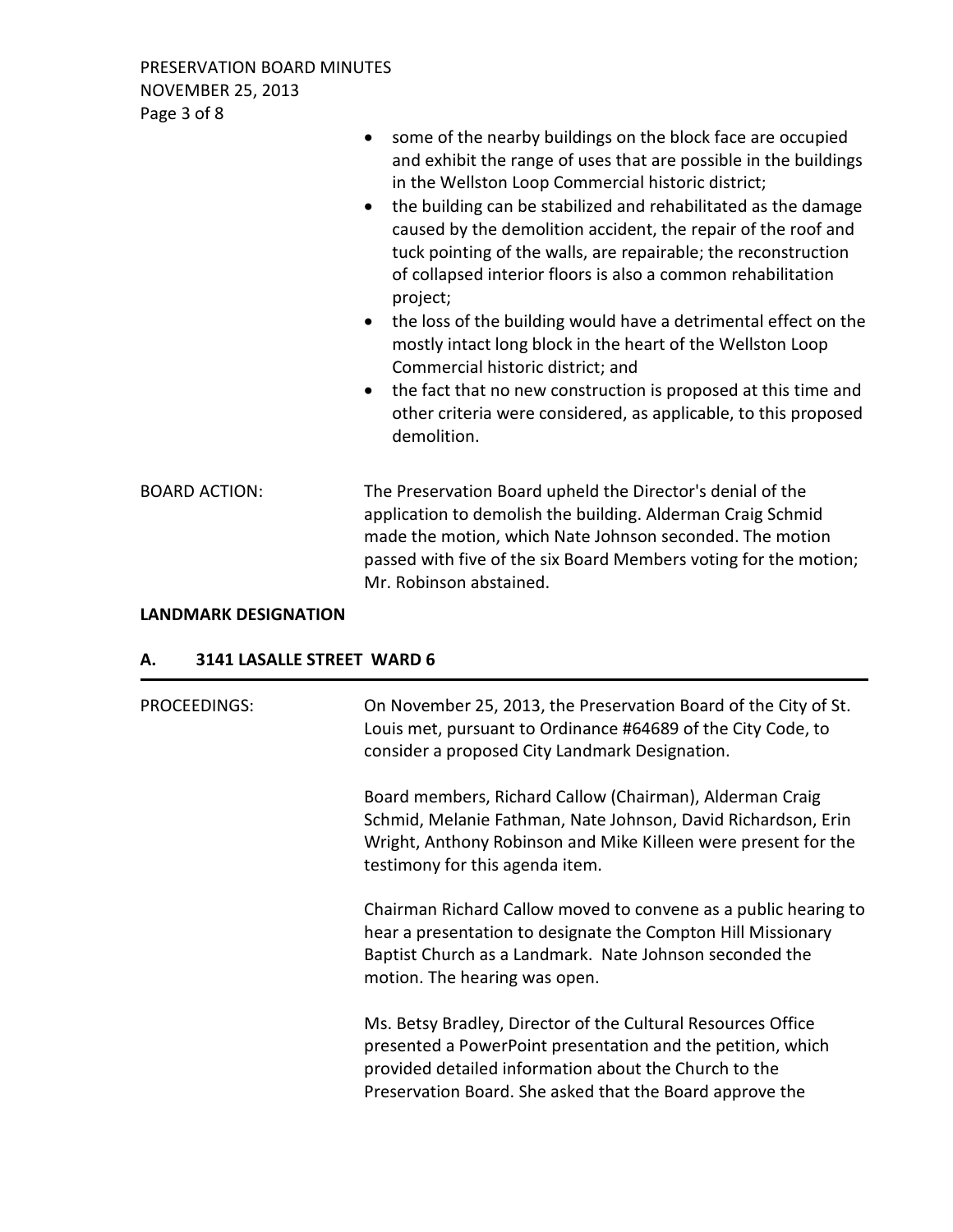PRESERVATION BOARD MINUTES NOVEMBER 25, 2013 Page 4 of 8 petition to designate the Compton Hill Missionary Baptist Church as a City Landmark. Reverend Steven Vasser, pastor of the Church, spoke on behalf of the Compton Hill Missionary Baptist Church and in favor of the proposed City Landmark. The hearing was closed. BOARD ACTION: Board member Melanie Fathman moved to approve the Petition to designate the Compton Hill Missionary Baptist Church as a Landmark. Alderman Craig Schmid seconded the motion, which passed with seven Board members voting in favor of the motion. Alderman Craig Schmid moved that a Board Bill be prepared to send to the Board of Aldermen. Mr. Johnson seconded the motion. The motion passed with seven Board members voting in favor of the motion.

#### **PRELIMINARY REVIEWS**

| 2013.2018 | <b>3015 MCNAIR AVENUE</b> | <b>BENTON PARK HISTORIC DISTRICT</b> |
|-----------|---------------------------|--------------------------------------|
|           |                           |                                      |

Owner/Applicant: Amy T. Mintner

| <b>RESIDENTIAL PLAN:</b> | Preliminary review to construct a two-story single-family house.                                                                                                                                                                                                                                                                                                                                                     |
|--------------------------|----------------------------------------------------------------------------------------------------------------------------------------------------------------------------------------------------------------------------------------------------------------------------------------------------------------------------------------------------------------------------------------------------------------------|
| <b>PROCEEDINGS:</b>      | On November 25, 2013, the Preservation Board of the City of St.<br>Louis met, pursuant to Ordinance #64689 of the City Code, to<br>consider a Preliminary Review for a proposal for a new two-story<br>single-family house at 3015 McNair Avenue, in the Benton Park<br>Local Historic District. The developer, Amy Mintner submitted the<br>application.                                                            |
|                          | Board members, Richard Callow (Chairman), Alderman Craig<br>Schmid, Melanie Fathman, Nate Johnson, David Richardson, Erin<br>Wright, Anthony Robinson and Mike Killeen were present for the<br>testimony for this agenda item.                                                                                                                                                                                       |
|                          | Jan Cameron of the Cultural Resources Office made a presentation<br>that examined the section of City Ordinance #67175, which sets<br>forth the standards for new residential construction in the Benton<br>Park Local Historic District. She testified that the design presented<br>at the meeting had been revised from an earlier design to address<br>the staff's concerns and that the project was generally in |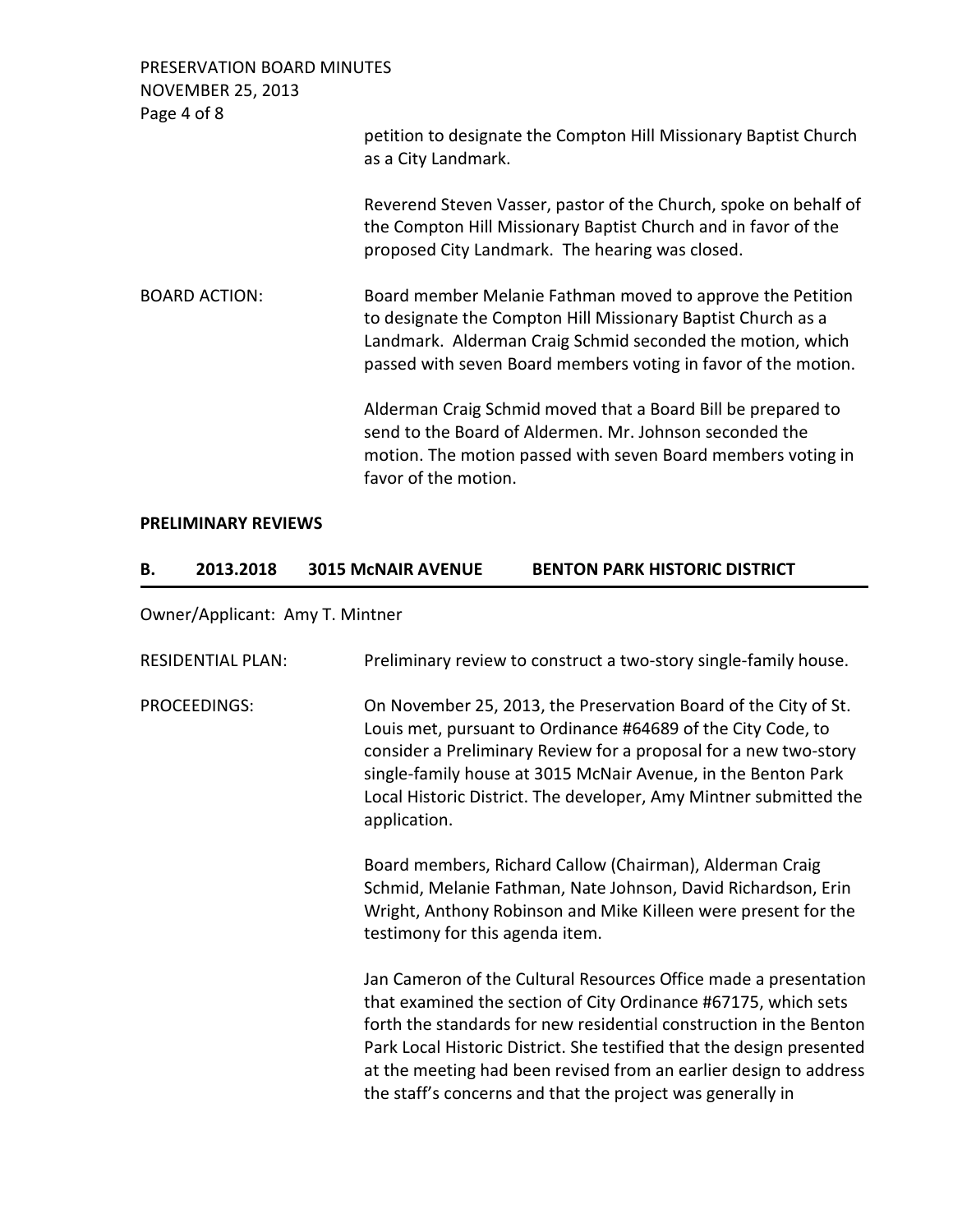PRESERVATION BOARD MINUTES

NOVEMBER 25, 2013

Page 5 of 8

compliance with the Standards. A letter was presented from the Benton Park Housing Corporation in support of the project.

| <b>FINDINGS OF FACTS:</b> | The Preservation Board found that:<br>2830-36 McNair Avenue is located in the Benton Park Local<br>$\bullet$<br>Historic District;<br>the revised design complies with all standards for new<br>$\bullet$<br>construction, with the exception of the attached rear garage;<br>and<br>that the garage is placed so far back on the property that its<br>$\bullet$<br>visual effect upon the street will be slight.                       |  |
|---------------------------|-----------------------------------------------------------------------------------------------------------------------------------------------------------------------------------------------------------------------------------------------------------------------------------------------------------------------------------------------------------------------------------------------------------------------------------------|--|
| <b>BOARD ACTION:</b>      | It was the decision of the Preservation Board to grant approval of<br>the proposed new construction, with the condition that final<br>drawings and exterior materials will be submitted to the Cultural<br>Resources Office for approval. The motion was made by Board<br>member Erin and to grant approval. Alderman Craig Schmid<br>seconded the motion. The motion passed with seven members<br>voting to approve and none opposing. |  |

#### **C. 2013.2019 2716 INDIANA AVENUE BENTON PARK HISTORIC DISTRICT**

## Owner/Applicant: Amy T. Mintner

| <b>RESIDENTIAL PLAN:</b> | Preliminary review to construct a two-story single-family house.                                                                                                                                                                                                                                                                                           |
|--------------------------|------------------------------------------------------------------------------------------------------------------------------------------------------------------------------------------------------------------------------------------------------------------------------------------------------------------------------------------------------------|
| PROCEEDINGS:             | On November 25, 2013, the Preservation Board of the City of St.<br>Louis met, pursuant to Ordinance #64689 of the City Code, to<br>consider a Preliminary Review for a proposal for a new two-story<br>single-family house at 2716 Indiana Avenue, in the Benton Park<br>Local Historic District. The developer, Amy Mintner submitted the<br>application. |
|                          | Board members, Richard Callow (Chairman), Alderman Craig<br>Schmid, Melanie Fathman, Nate Johnson, David Richardson, Erin<br>Wright, Anthony Robinson and Mike Killeen were present for the<br>testimony for this agenda item.                                                                                                                             |
|                          | Jan Cameron of the Cultural Resources Office made a presentation<br>that examined the section of City Ordinance #67175, which sets<br>forth the standards for new residential construction in the Benton<br>Park Local Historic District. Ms. Cameron testified that the design<br>presented at the meeting had been revised from an earlier design        |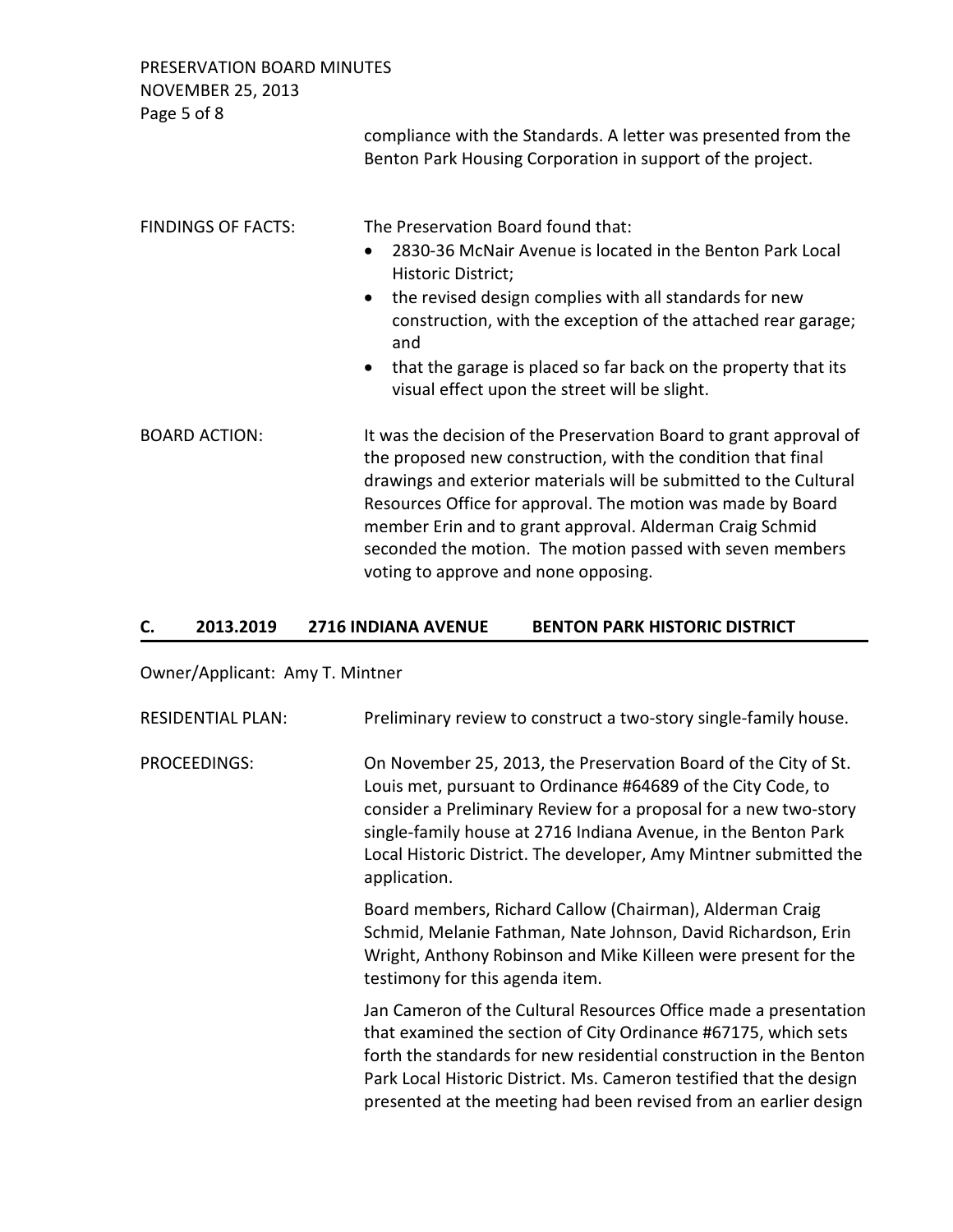PRESERVATION BOARD MINUTES

| <b>NOVEMBER 25, 2013</b> |  |
|--------------------------|--|
| Page60f8                 |  |

| <b>Page 0 01 0</b>        | to address the staff's concerns, and that the project was generally<br>in compliance with the Standards. She presented a letter from the<br>Benton Park Housing Corporation in support of the project.                                                                                                                                                                                                                                    |
|---------------------------|-------------------------------------------------------------------------------------------------------------------------------------------------------------------------------------------------------------------------------------------------------------------------------------------------------------------------------------------------------------------------------------------------------------------------------------------|
| <b>FINDINGS OF FACTS:</b> | The Preservation Board found that:<br>2716 Indiana Avenue is located in the Benton Park Local<br>$\bullet$<br>Historic District;<br>the revised design complies with all standards for new<br>$\bullet$<br>construction, with the exception of the attached rear garage;<br>and<br>that the garage is placed so far back on the property that its<br>$\bullet$<br>visual effect upon the street will be slight.                           |
| <b>BOARD ACTION:</b>      | It was the decision of the Preservation Board to grant approval of<br>the proposed new construction, with the condition that final<br>drawings and exterior materials will be submitted to the Cultural<br>Resources Office for approval. The motion was made by Board<br>member Erin Wright to grant approval. Alderman Craig Schmid<br>seconded the motion. The motion passed with seven members<br>voting to approve and none opposing |

### **APPEALS OF DENIALS**

| D. | 2013.1890 | <b>4380 OLIVE STREET</b> | <b>CENTRAL WEST END HISTORIC DISTRICT</b> |
|----|-----------|--------------------------|-------------------------------------------|
|    |           |                          |                                           |

Owner: Taylor Burks Applicant: Will Wright Architect

| <b>RESIDENTIAL PLAN:</b> | Appeal of a denial of a building permit application to construct a<br>2 1/2 story, three-family dwelling                                                                                                                                                                                                                                       |
|--------------------------|------------------------------------------------------------------------------------------------------------------------------------------------------------------------------------------------------------------------------------------------------------------------------------------------------------------------------------------------|
| PROCEEDINGS:             | On November 25, 2013, the Preservation Board of the City of St.<br>Louis met pursuant to Ordinance #64689 of the City Code, to<br>consider an Appeal of the Director's Administrative Denial of an<br>application to construct a three-family home at 4380 Olive Street,<br>located in the Central West End Certified Local Historic District. |
|                          | Board members Richard Callow (Chairman), Alderman Craig<br>Schmid, David Richardson, Anthony Robinson, Melanie Fathman,<br>Erin Wright, Mike Killeen, and Nate Johnson were present for the<br>testimony for this agenda item.                                                                                                                 |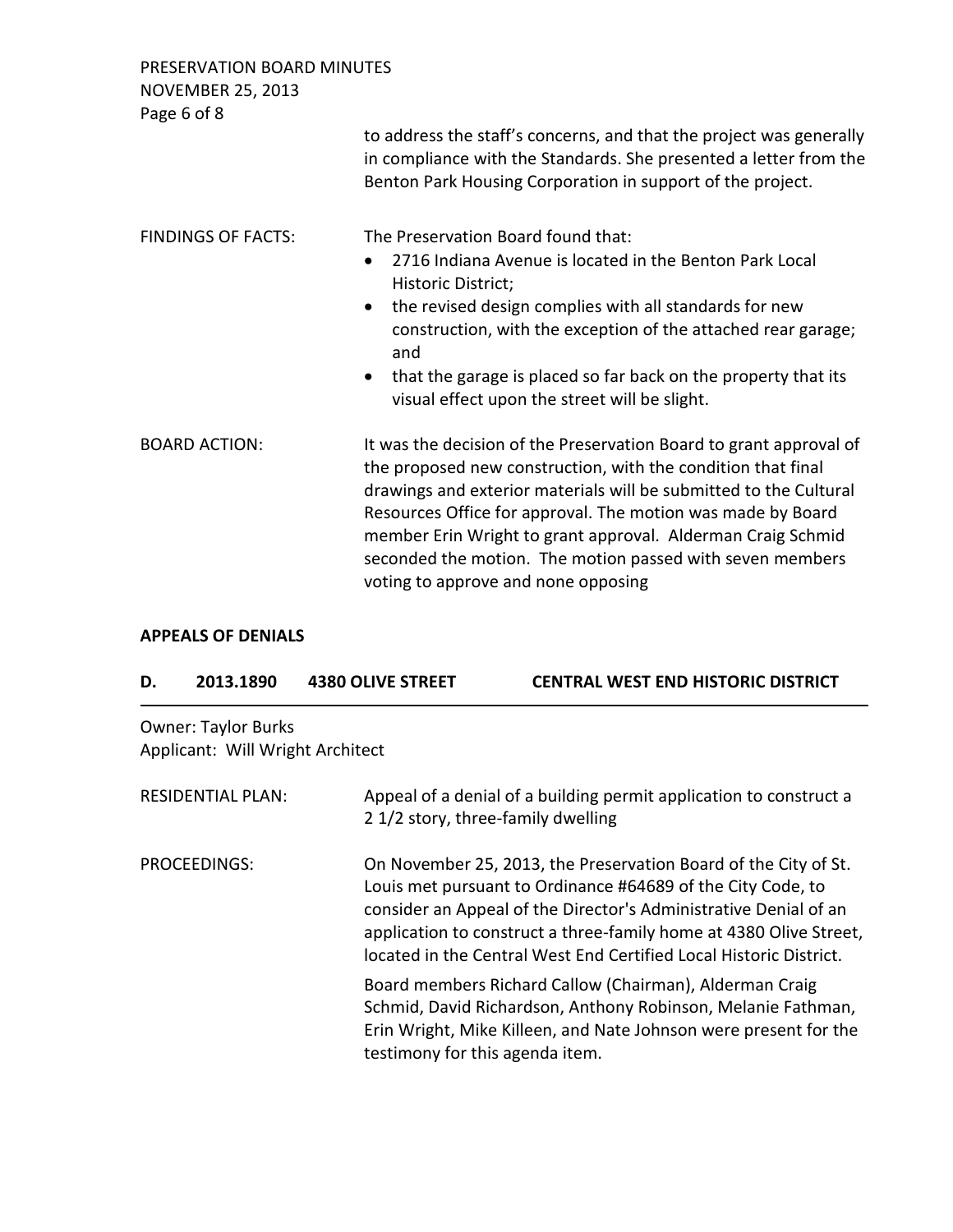PRESERVATION BOARD MINUTES NOVEMBER 25, 2013 Page 7 of 8

|                           | Bob Bettis of the Cultural Resources Office submitted into the<br>record certified copies of City Ordinances #64689, as amended by<br>Ordinance #64925, #64832 and the Central West End Historic<br>District Ordinance, #69423. Mr. Bettis detailed how the<br>proposed new construction was not in compliance with<br>the Central West End Historic District Standards. He<br>recommended that the Board overturn the Director's denial with<br>stipulations that the setback, front porch and stair, front<br>basement entry be redesigned.                                                                                                                                                                                                                                                                                                                                                                                                                                                                                                                                                                                                                                                                                                                                                                                                                                                                        |
|---------------------------|----------------------------------------------------------------------------------------------------------------------------------------------------------------------------------------------------------------------------------------------------------------------------------------------------------------------------------------------------------------------------------------------------------------------------------------------------------------------------------------------------------------------------------------------------------------------------------------------------------------------------------------------------------------------------------------------------------------------------------------------------------------------------------------------------------------------------------------------------------------------------------------------------------------------------------------------------------------------------------------------------------------------------------------------------------------------------------------------------------------------------------------------------------------------------------------------------------------------------------------------------------------------------------------------------------------------------------------------------------------------------------------------------------------------|
|                           | Will Wright, architect, testified on behalf of the owner, asking<br>that the Director's denial be overturned and that the porch and<br>front basement entry be approved as submitted.                                                                                                                                                                                                                                                                                                                                                                                                                                                                                                                                                                                                                                                                                                                                                                                                                                                                                                                                                                                                                                                                                                                                                                                                                                |
| <b>FINDINGS OF FACTS:</b> | The Preservation Board found that:                                                                                                                                                                                                                                                                                                                                                                                                                                                                                                                                                                                                                                                                                                                                                                                                                                                                                                                                                                                                                                                                                                                                                                                                                                                                                                                                                                                   |
|                           | 4380 Olive is located in the Central West End Certified Local<br>Historic District;<br>the 4300 block of Olive has lost most of its historic context and<br>$\bullet$<br>later buildings on the block vary in scale, massing and exterior<br>materials;<br>the owner and architect have worked with staff to redesign<br>the project in order to get it closer into compliance with<br>neighborhood rules;<br>the floor levels, setbacks and massing remain inconsistent<br>$\bullet$<br>with adjacent buildings;<br>the setback of the building does not conform to the<br>$\bullet$<br>building line of the block and its modification is<br>included in the stipulation;<br>the artificial stone proposed for the front and west<br>$\bullet$<br>foundations is not permitted under the standards and<br>the use of brick, of the same or a different color from<br>that of the main building, is included in the stipulation;<br>the enclosed vestibule is not characteristic of other buildings<br>$\bullet$<br>in the historic district and its modification is included in the<br>stipulation;<br>the location of the basement entry on the front facade is not<br>$\bullet$<br>typical of other buildings in the district and its redesign is<br>included in the stipulation; and<br>that the Central West End Neighborhood Association indicated<br>$\bullet$<br>their support of the staff recommendation. |
| <b>BOARD ACTION:</b>      | It was the decision of the Preservation Board to overturn the<br>Director's denial of a building permit application to construct the                                                                                                                                                                                                                                                                                                                                                                                                                                                                                                                                                                                                                                                                                                                                                                                                                                                                                                                                                                                                                                                                                                                                                                                                                                                                                 |